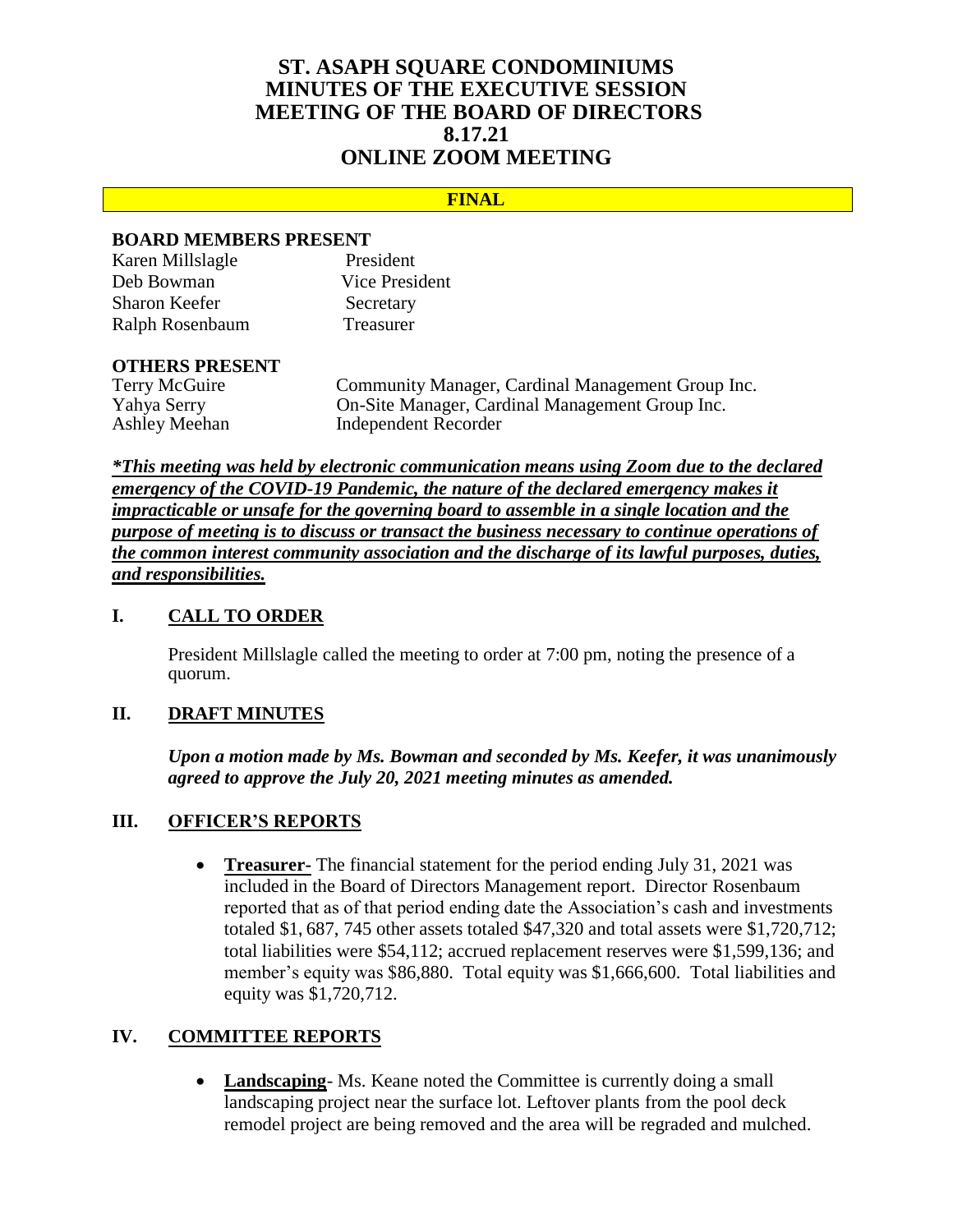St. Asaph Board Meeting August 17, 2021 Page 2

## **FINAL**

- **Pool-** the Committee reminded all owners' they need to be present with their guests at the pool, no exceptions. There is a limit to four guests per visit even if you have purchased additional passes and proper swimming attire is required.
- **City Updates-** A preliminary plan has been issued for the power station on North Washington Street, near the entrance to the city.
- **Website-** Ms. Bowman discussed potential changes to the website proposing upgrading the platform to enable the Association access to all of the tools it offers. After speaking with the developer, she recommended the two year plan from Ascend; it would be \$24 a month totaling \$288 for the platform upgrade plus a one time \$800 fee for an upgrade to the website to use the tools that would be enabled with the platform upgrade. Discussion ensued

## *Upon a motion made by Mr. Rosenbaum and seconded by Ms. Bowman, it was unanimously agreed to approve the \$800 fee to upgrade the website.*

*Upon a motion made by Ms. Bowman and seconded by Ms. Millslagle, it was unanimously agreed to approve the Professional Level Ascend plan for \$24 a month for two years, totaling \$288.*

## **V. OPEN FORUM**

There was discussion about the recent bike theft that occurred in the garage and residents inquired if there were any additional bikes stolen recently. It was noted Management was made aware of a total of three bikes total that were taken and send a Community wide email advising all residents who were effected to file police reports. The Board asked Management to get a proposal from Force Security to add cameras by all of the exit doors in the garage.

Updates on a resident's questions and topics from prior meetings were discussed such as the status of an Action List, surface parking lot concrete, stairwell LED lighting, issues with the garage door and an engineer being hired to assess the physical structure of the building. She also asked if Serry and Leo could coordinate lunch times so one of them is always present in the building.

An owner asked if all contractors were still required to be issues badges to wear while in the building. Management noted it is not the Association's responsibility to monitor contractors, who are privately hired by homeowners, especially when there is not a 24 hour desk,

A resident stated the chlorine delivery guy for the pool comes on the weekend sometime and accesses the pool on his own. Management advised the pool company has keys to the pool for the whole season.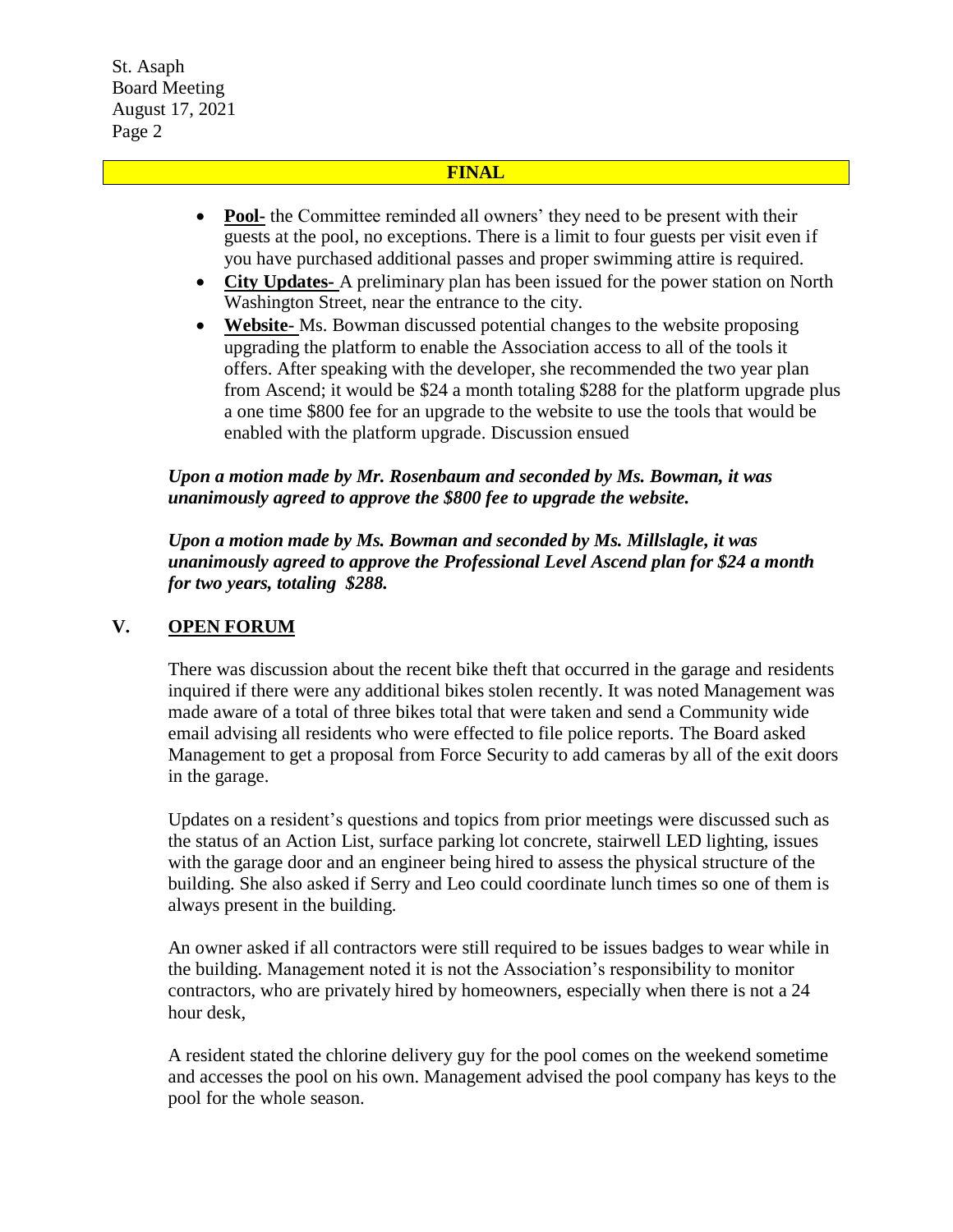St. Asaph Board Meeting August 17, 2021 Page 3

## **FINAL**

A resident stated there was a smell coming from the stairwell near her home and an old air freshener that has been there for a long time. She also noted renters are leaving animal treats in the hallway. Management took note; the old air freshener will be removed and the smell will be reviewed.

# **VI. MANAGEMENT REPORT**

- **Annual Meeting and Elections-** Management will be sending out a Call for Candidates with a 60 day lead time to the upcoming Annual Meeting on October 19, 2021. There are two terms expiring, one vacancy and one year left on the term Mr. Rosenbaum is temporarily filling equaling four positions needing to be filled. Two with two year terms and two with one year. The suggested Nomination Form was provided for the Board's review.
- **Electronic Door Locks-** Management is working with Baldino's Locksmiths to see if there are any available products on the market that are eligible to replace the current lock on the St. Asaph units with little to no modifications needed. Ms. Ross volunteered her home to be used for investigation purposes by Baldino's; they were asked to investigate for possible solutions for both manual and electric locks. Management will verify remote access is included and report back.
- **ESA Policy-** Management provided copies of a policy for Emotional Support Animals that was provided by the Association's attorney for review and consideration. The Board would like to change one line to the document making it read "such as aggressive behavior towards or injuring the resident, other persons or animals…"

## *Upon a motion made by Mr. Rosenbaum and seconded by Ms. Keefer, it was unanimously agreed to approve the ESA Policy as amended.*

- **Garage Door Issues** Management provided an update on the recent garage issues. We are still waiting on slats from the manufacturer.
	- **On-site Management Report-** Mr. Serry's report was provided to the Board for review and discussion.
		- $\triangleright$  Consolidated Waterproofing has received the materials for the concrete and are expected to come within the week.

#### **VII. EXECUTIVE SESSION**

*Upon a motion made by Mr. Rosenbaum and seconded by Ms. Bowman, it was unanimously agreed: to move into Executive Session to discuss violations and to review advice of counsel at 8:32 p.m.*